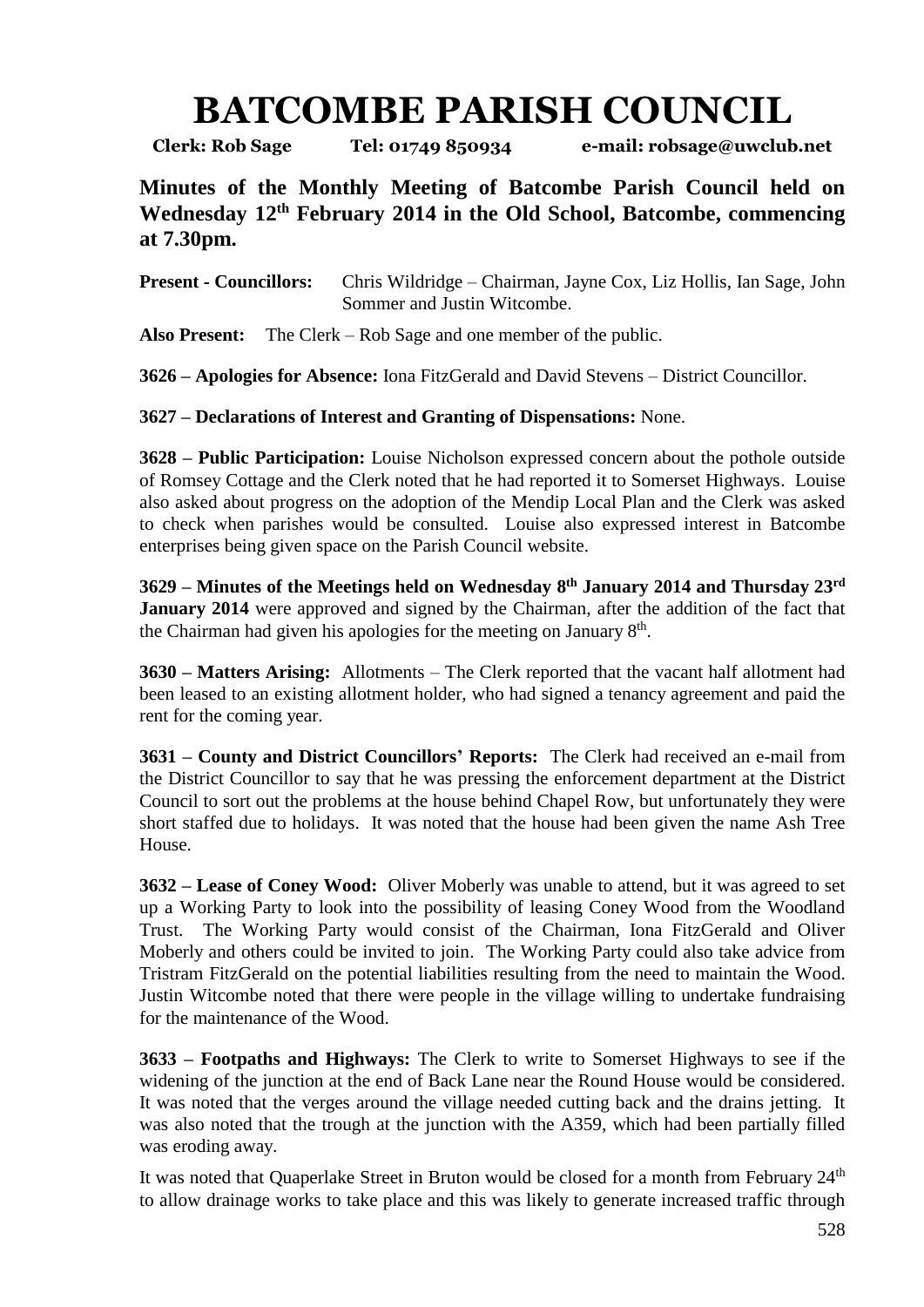Batcombe. The Parish Council had also been informed that Horsehill Lane and the road from Lower Farm to Pughs Bottom Farm would be closed on March  $17<sup>th</sup>$  for resurfacing.

A message had been received from a parishioner concerned at the amount of dog faeces littering the pavements and gutters around the village and asking if the Parish Council would consider bins for dog faeces around the village. There was a reluctance to install bins for dog faeces because of concerns of emptying them. Liz Hollis offered to write a piece about the problem for the magazine. The Clerk was asked to find out who the dog warden was and to check on the emptying of dog bins.

The Parish Council had also been contacted by a resident whose garden wall had been damaged twice by HGVs attempting to turn after finding they could not drive through Batcombe. He had contacted Somerset Highways to ask if no HGV signs could be placed at Stoney Stratton and at the end of the road past Batcombe Lodge. The Clerk to write to Somerset Highways supporting the proposal for these signs.

**3634 – Playing Field – Maintenance Report:** The mole had returned but it was agreed to wait another month before contacting the mole catcher. Jayne Cox offered to look into alternative methods of deterring the mole. The Clerk was asked to contact the organiser of the willow weaving to see if the willow structures damaged by the falling sections of the pollarded Horse Chestnut could be repaired.

Ian Sage reported that he had been unable to find a suitable metal gate on e-bay but offered a wooden gate. Justin Witcombe volunteered to help put up the gate. It was suggested placing wire mesh on the bottom of the gate to keep dogs out. John Sommer volunteered to paint the gate with preservative.

**3635 – Planning Applications:** None. The Clerk had contacted the manager of the Planning Department in Mendip regarding the recent lack of flexibility in extending the consultation period for planning applications and had been told that it was a result of a fast-track system for householder applications that was being trialled by the Planning Department. The Clerk was asked to reply to the Planning Department expressing the Parish Council's concerns about this.

**Planning Application Updates:** A correction notice regarding the appeal against the refusal of planning permission to convert the stables at Crows Hill into a residential dwelling had been received as one of the dates in the original Appeal Decision was incorrect. The decision to dismiss the appeal was not affected.

The application for the erection of a single storey extension to the rear of 12 Kale Street had been approved, as had the application for a replacement single storey extension to the rear of Greenhills in Chapel Row. Planning Permission and Listed Building Consent had been granted for the refurbishment of the mill building at Mill Farm and its change of use to provide additional accommodation to the existing farmhouse including bed and breakfast accommodation and holiday letting.

**3636 – Review of Standing Orders:** The National Association of Local Councils had produced new model Standing Orders and Parish Councils had been asked to adopt new Standing Orders based on the model. The Clerk had recommended a number of amendments to the model which had been suggested by Peter Lacey of the Somerset Association of Local Councils when the last model Standing Orders had been produced. The Standing Orders, including the amendments recommended by the Clerk, were adopted. Each Councillor had received a copy of the new Standing Orders.